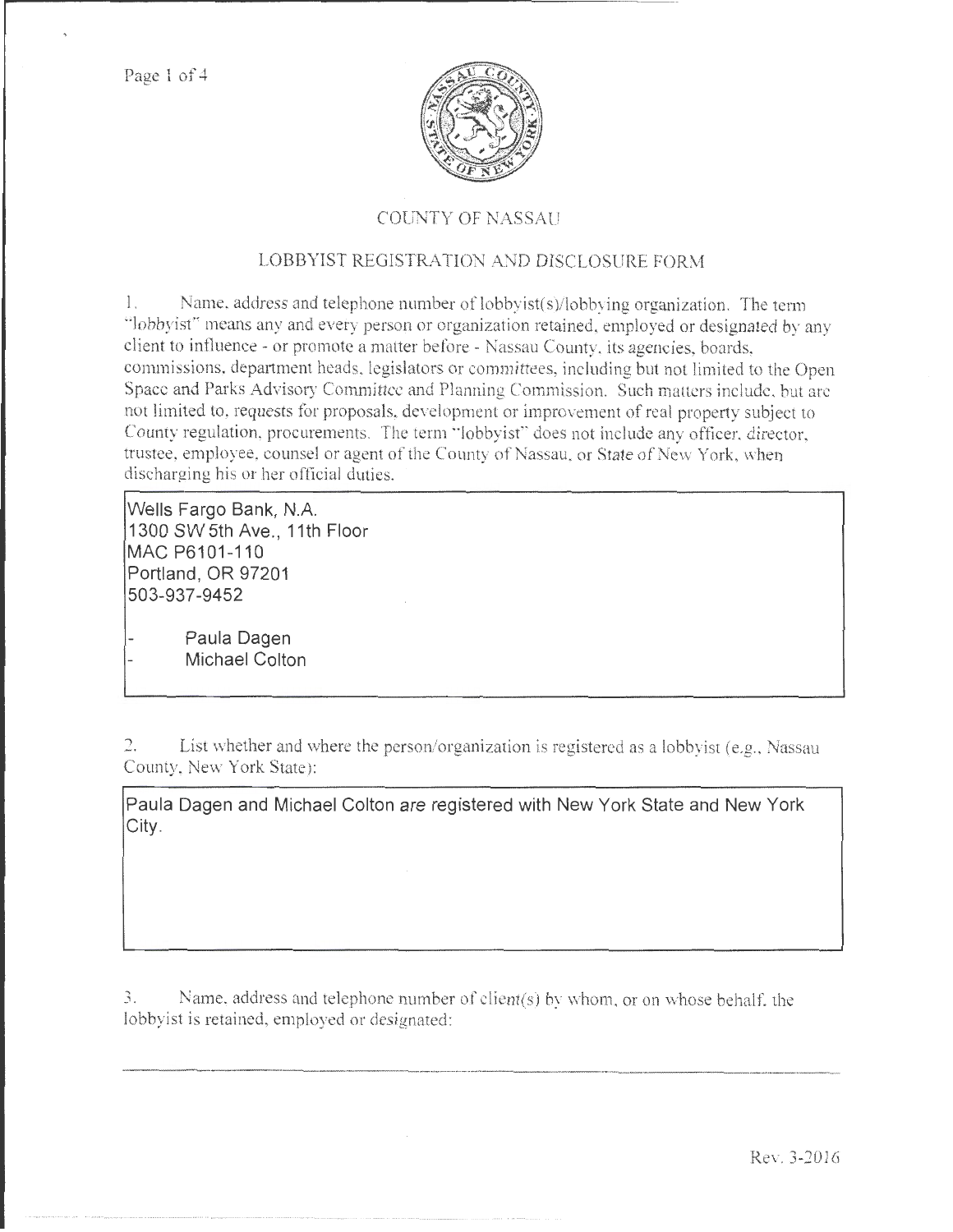Page 2 of 4

Wells Fargo Bank, N.A. 1300 SW 5th Ave., 11th Floor MAC P6101-110 Portland, OR 97201 503-937-9452

4. Describe lobbying activity conducted, or to be conducted, in Nassau County. and identify client(s) for each activity listed. See page 4 for a complete description of lobbying activities.

Municipal bond underwriting

5. The name of persons. organizations or governmental entities before whom the lobbyist expects to lobby:

Nassau County Office of Management and Budget

- Mark Page, Deputy County Executive for Finance
- Andrew Persich, Budget Director
- Steve Conkling, Debt Manager

Nassau County Attorney's Office

···········-··-·-----·----

Conal Denion, Bureau Chief, Municipal Finance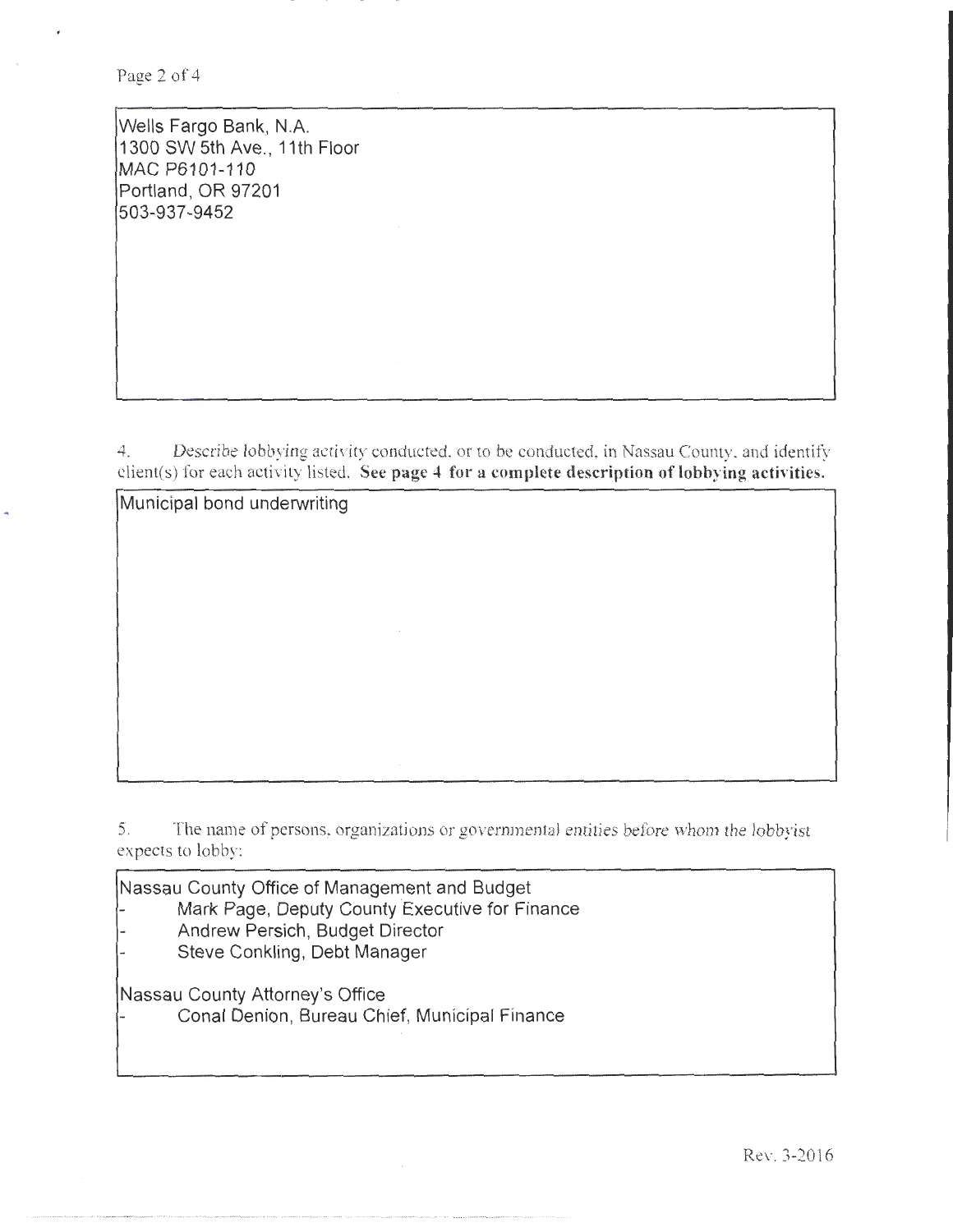## Page 3 of 4

6. If such lobby is is retained or employed pursuant to a written agreement of retainer or employment, you must attach a copy of such document; and if agreement of retainer or employment is oral, attach a written statement of the substance thereof. If the written agreement of retainer or employment does not contain a signed authorization from the client by whom you have been authorized to lobby, separately attach such a written authorization from the client.

7. Within the previous year, has the lobbyist/lobbying organization or any of its corporate officers provided campaign contributions pursuant to the New York State Election Law to the campaign committees of any of the following Nassau County elected officials or to the campaign committees of any candidates for any of the following Nassau County elected offices: the County Executive, the County Clerk, the Comptroller, the District Attorney, or any County Legislator? If yes, to what campaign committee? If none. you must so state:

| NONE. |  |  |
|-------|--|--|
|       |  |  |
|       |  |  |
|       |  |  |
|       |  |  |
|       |  |  |
|       |  |  |
|       |  |  |

I understand that copies of this form will be sent to the Nassau County Department of Information Technology ("IT") to be posted on the County's website.

I also understand that upon termination of retainer, employment or designation 1 must give written notice to the County Attomey within thirty (30) days of termination.

VERIFICATION: The undersigned affirms and so swears that he/she has read and understood the foregoing statements and they are, to his/her knowledge, true and accurate.

The undersigned further certifies and affirms that the contribution(s) to the campaign committees listed above were made freely and without duress, threat or any promise of a governmental benefit or in exchange for any benefit or remuneration. '

Dated:  $\frac{1}{\sqrt{1-a}}$   $\frac{1}{\sqrt{8}}$  Signed:

....................... \_\_\_\_ \_

Print Name:

Richard Soules

Conduct Risk Sr. Manager

Title: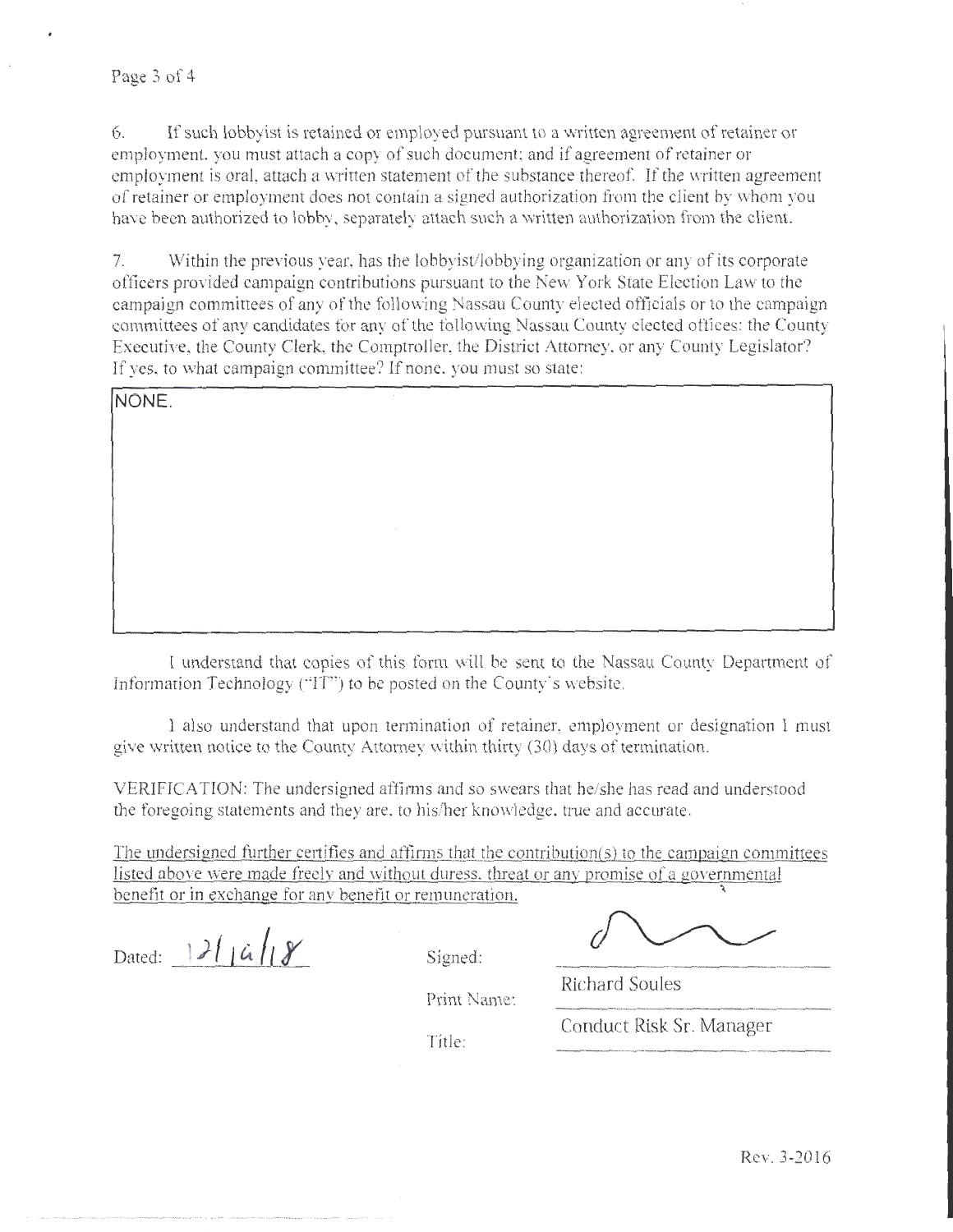Page 4 of 4

**The term lobbving shall mean any attempt to influence:** any detennination made by the Nassau County Legislature, or any member thereof, with respect to the introduction, passage, defeat, or substance of any local legislation or resolution; any determination by the County Executive to support. oppose, approve or disapprove any local legislation or resolution. whether or not such legislation has been introduced in the County Legislature; any detennination by an elected County official or an officer or employee of the County with respect to the procurement of goods, services or construction. induding the preparation of contract specifications, including by not limited to the preparation of requests for proposals, or solicitation, award or administration of a contract or with respect to the solicitation, award or administration of a grant, loan, or agreement involving the disbursement of public monies; any determination made by the Coumy Executive, County Legislature. or by the County of Nassau, its agencies, boards. commissions, department heads or committees, including but not limited to the Open Space and Parks Advisory Committee, the Planning Commission. with respect to the zoning, use. development or improvement of real property subject to County regulation, or any agencies, boards, commissions, department heads or committees with respect to requests for proposals, bidding, procurement or contracting for services for the County; any determination made by an elected county official or an officer or employee of the county with respect to the terms of the acquisition or disposition by the county of any interest in real property. with respect to a license or permit for the use of real property of or by the county, or with respect to a franchise, concession or revocable consent; the proposal, adoption, amendment or rejection by an agency of any rule having the force and effect of law; the decision to hold, timing or outcome of any rate making proceeding before an agency; the agenda or any determination of a board or commission; any determination regarding the calendaring or scope of any legislature oversight hearing; the issuance, repeal, modification or substance of a County Executive Order; or any detennination made by an elected county official or an officer or employee of the county to support or oppose any state or federal legislation, rule or regulation, including any determination made to support or oppose that is contingent on any amendment of such legislation, rule or regulation, whether or not such legislation has been formally introduced and whether or not such rule or regulation has been formally proposed.

**The term "lobbying" or "lobbying activities" does not include:** Persons engaged in drafting legislation, rules, regulations or rates; persons advising clients and rendering opinions on proposed legislation, rules. regulations or rates. where such professional services are not otherwise connected with legislative or executive action on such legislation or administrative action on such rules, regulations or rates: newspapers and other periodicals and radio and television stations and owners and employees thereof. provided that their activities in connection with proposed legislation, rules, regulations or rates are limited to the publication or broadcast of news items, editorials or other comment, or paid advertisements; persons who participate as witnesses. attorneys or other representatives in public rule-making or rate-making proceedings of a County agency, with respect to all participation by such persons which is part of the public record thereof and all preparation by such persons for such participation; persons who attempt to intluence a County agency in an adjudicatory proceeding. as defined by§ 102 of the New York State Administrative Procedure Act.